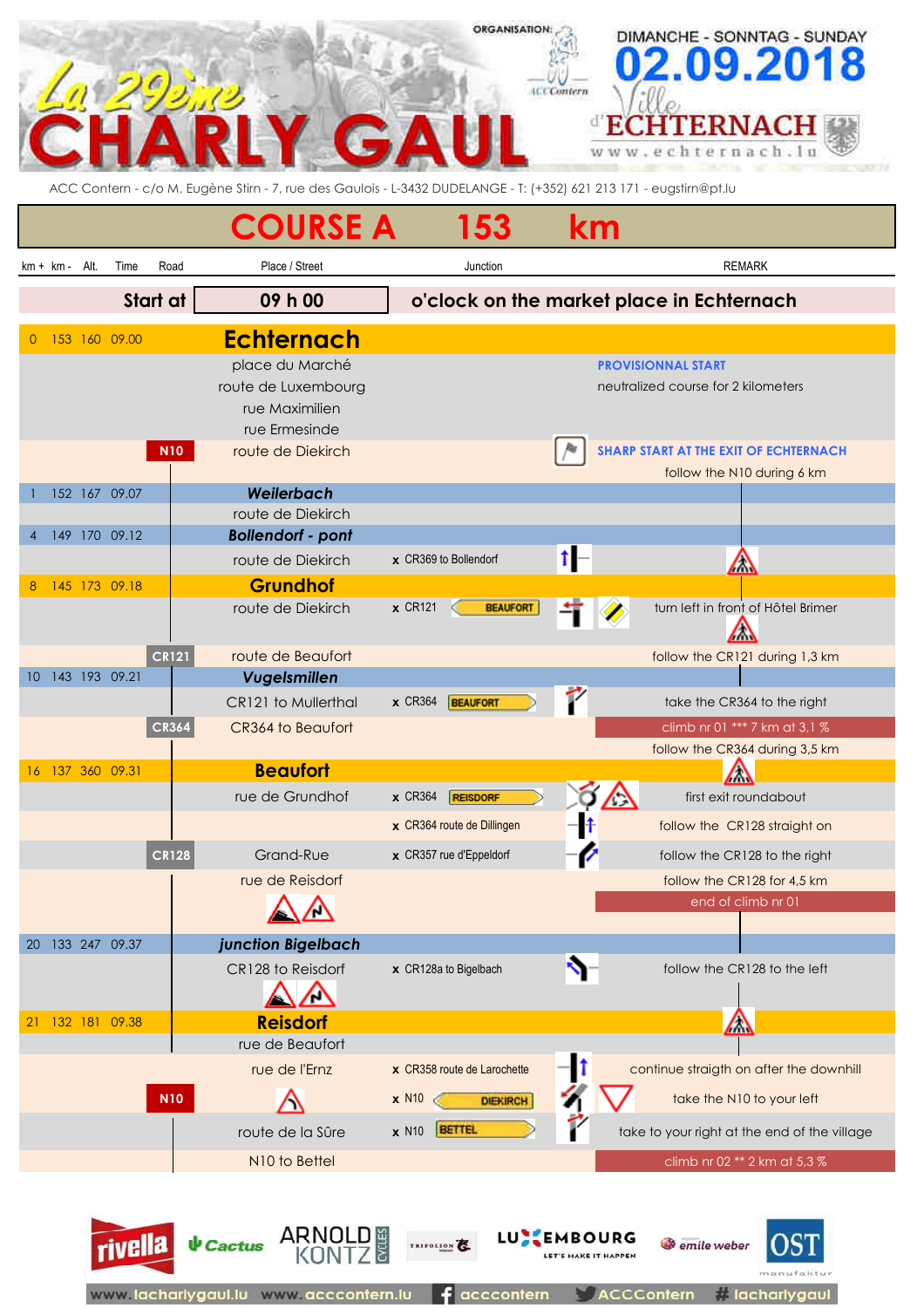### **ORGANISATION:** DIMANCHE - SONNTAG - SUNDAY 9.20 8 0 **ACCGmtern** ď **ECHTERNACH** chternach.lu W W W  $\alpha$ **STEP**

ACC Contern - c/o M. Eugène Stirn - 7, rue des Gaulois - L-3432 DUDELANGE - T: (+352) 621 213 171 - eugstirn@pt.lu

|                                   | <b>COURSE A</b>                | 153                                        | km         |                                            |
|-----------------------------------|--------------------------------|--------------------------------------------|------------|--------------------------------------------|
| $km + km - Alt$ .<br>Time<br>Road | Place / Street                 | Junction                                   |            | <b>REMARK</b>                              |
|                                   |                                |                                            |            | follow the N10 during 7 km                 |
|                                   |                                |                                            |            | end of climb nr 02                         |
| 129 229 09.43<br>24               | <b>Hoesdorf</b>                |                                            |            |                                            |
|                                   | N10 to Bettel<br><u>/ \</u>    |                                            |            |                                            |
| 124 211 09.51<br>29               | <b>Bettel</b>                  |                                            |            | Λ                                          |
|                                   | Kierchenstrooss                | x N17b <b>WANDEN</b>                       |            | take right in front of restaurant Sardinia |
|                                   | Veinerstrooss                  |                                            |            | follow the N10 during 3 km                 |
| 121 206 09.56<br>32               | <b>Vianden</b>                 |                                            |            | △                                          |
|                                   | route de Bettel                |                                            |            |                                            |
|                                   | rue de Huy                     | x N10 to Bitburg                           | $1\sqrt{}$ |                                            |
|                                   | rue de la Frontière            |                                            |            |                                            |
|                                   |                                |                                            |            |                                            |
|                                   | rue de la Gare                 | $x$ N <sub>10</sub><br><b>STOLZEMBOURG</b> | F          | take right after crossing the small bridge |
|                                   | rue du Vieux Marché            |                                            |            | climb nr 03 * 2,6 km at 2,9 %              |
|                                   |                                |                                            |            | follow the N10 during 12 km                |
| 118 281 10.01<br>35               | <b>Biwels</b>                  |                                            |            |                                            |
|                                   | N10 to Stolzembourg            | $x$ rue du Lac I                           |            |                                            |
|                                   |                                | x rue du Lac II                            |            | end of climb nr 03                         |
| 115 230 10.05<br>38               | Stolzembourg                   |                                            |            |                                            |
|                                   | rue Principale                 | x CR320 to Putscheid                       |            | $\sqrt{}$                                  |
| 44 109 250 10.15                  | <b>Untereisenbach</b>          |                                            |            |                                            |
|                                   | Haaptstrooss                   | <b>WAHLHAUSEN</b><br>$\times$ Am Duerf     | 21 W       | turn left in front of the church           |
|                                   |                                |                                            |            | climb nr 04 *** 5 km at 5,6 %              |
|                                   | Am Duerf                       | x Wuelesser Wee                            |            | turn left again 150m later                 |
|                                   |                                | <b>WAHLHAUSEN</b>                          |            | follow the road to Wahlhausen              |
| 106 498 10.19<br>47               | Wahlhausen                     |                                            |            |                                            |
|                                   | Am Duerf                       | $\times$ CR322A<br><b>VIANDEN</b>          |            | take left in front of the chapel           |
| <b>CR322A</b>                     | CR322A to Vianden              |                                            |            | follow the CR322A during 1 km              |
| 105 520 10.21<br>48               | <b>Akescht</b>                 |                                            |            |                                            |
|                                   | CR322A to Vianden              |                                            |            | end of climb nr 04                         |
| 104 523 10.23<br>49               | Schmuelen<br>CR322A to Vianden | <b>x</b> CR322<br><b>VIANDEN</b>           |            | take the CR322 to youre left               |
| CR322                             | CR322 to Vianden               |                                            |            | follow the CR322 during 2 km               |
|                                   |                                |                                            |            |                                            |
| 102 442 10.26<br>51               | <b>Marie de Putscheid</b>      |                                            |            |                                            |
|                                   |                                |                                            |            |                                            |

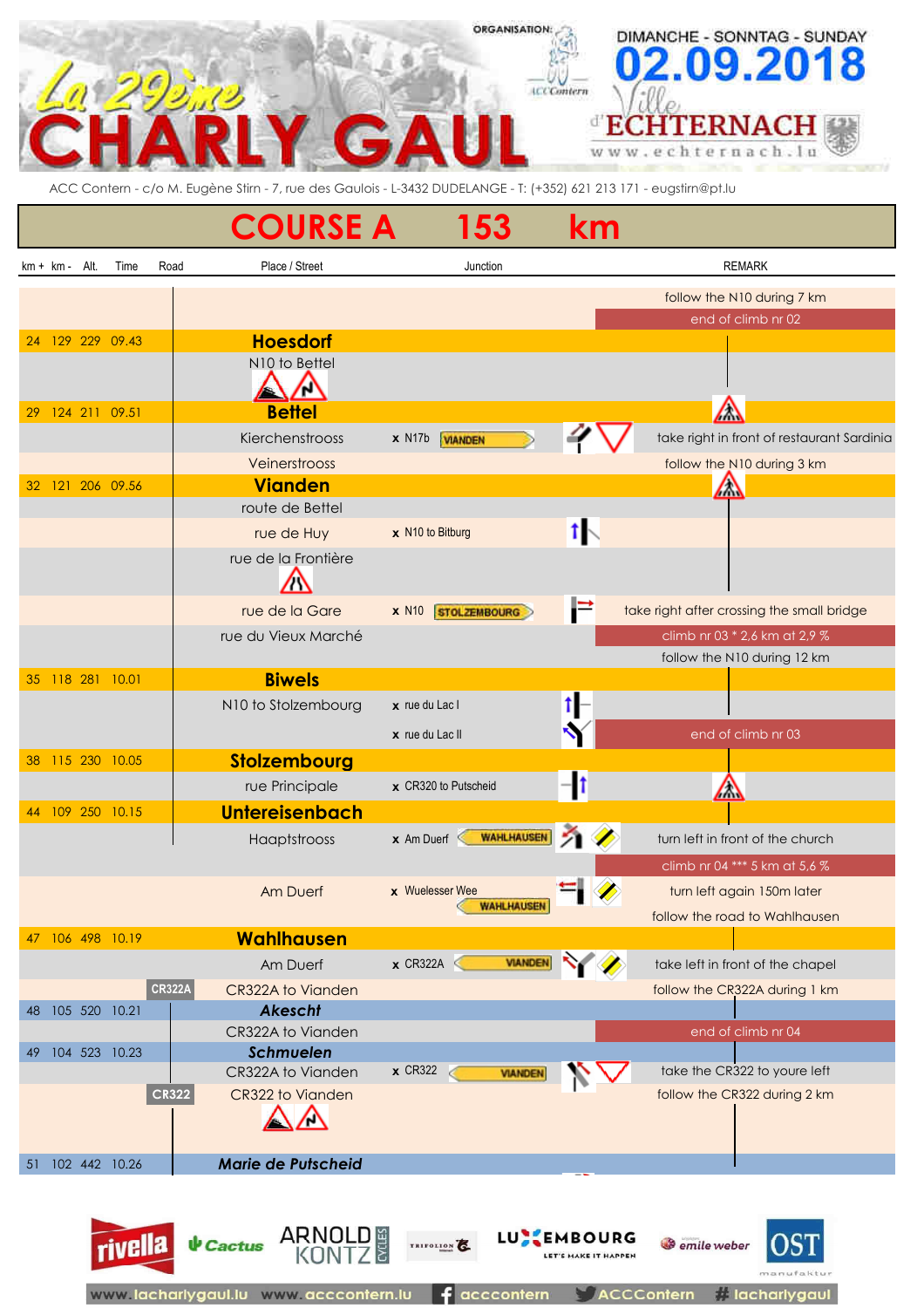#### **ORGANISATION:** DIMANCHE - SONNTAG - SUNDAY 8 0 9.20 **ICCContern** ď Е **CHTERNAC** ЯН nach.lu hter W W W  $\mathbf{a}$ è

ACC Contern - c/o M. Eugène Stirn - 7, rue des Gaulois - L-3432 DUDELANGE - T: (+352) 621 213 171 - eugstirn@pt.lu

|    |                 |         |                 |              | <b>COURSE A</b>                        | 53                               | km                   |                                                     |
|----|-----------------|---------|-----------------|--------------|----------------------------------------|----------------------------------|----------------------|-----------------------------------------------------|
|    | $km + km - Alt$ |         | Time            | Road         | Place / Street                         | Junction                         |                      | <b>REMARK</b>                                       |
|    |                 |         |                 |              | CR322A to Vianden                      | <b>BRANDENBOURG</b><br>$x$ CR320 | ľ                    | take right after the town hall                      |
|    |                 |         |                 | <b>CR320</b> | CR320 to Weiler                        | <b>BASTENDORF</b><br>$x$ CR353   |                      | follow the CR353 to the left                        |
|    |                 |         |                 | <b>CR353</b> | CR353 to Brandenbourg                  |                                  |                      | follow the CR353 during 8 km                        |
| 53 |                 | 100 403 | 10.29           |              | junction Nachtmanderscheid             |                                  |                      |                                                     |
|    |                 |         |                 |              | CR353 to Brandenbourg                  | x CR353A to Nachtmanderscheid    | -lŧ                  |                                                     |
| 56 | 97              |         | 318 10.34       |              | junction Gralingen                     |                                  |                      |                                                     |
|    |                 |         |                 |              | CR353 to Brandenbourg                  | x CR320A to Gralingen            | 1⊩                   |                                                     |
| 58 |                 |         | 95 271 10.37    |              | junction Köppenhaff                    |                                  |                      |                                                     |
|    |                 |         |                 |              | CR353 to Brandenbourg                  | x CR377 to Koeppenhaff           |                      |                                                     |
| 59 |                 |         | 94 266 10.38    |              | <b>Brandenbourg</b>                    |                                  |                      | $\sqrt{}$                                           |
|    |                 |         |                 |              | Haaaptstrooss                          | LANDSCHEID<br>$x$ CR352          |                      | turn left 20m ahead of the chapel                   |
|    |                 |         |                 | CR352        | Henneschtgaass                         |                                  |                      | climb nr 05 *** 5,5 km at 4,6 %                     |
|    |                 |         |                 |              |                                        |                                  |                      | follow the CR353 during 6,5 Km                      |
|    |                 |         | 62 91 462 10.43 |              | <b>Landscheid</b>                      |                                  |                      | $\sqrt{}$                                           |
|    |                 |         |                 |              | Haaaptstrooss                          |                                  |                      | end of climb nr 05                                  |
| 65 | 88              |         | 513 10.48       |              | Groesteen                              |                                  |                      |                                                     |
|    |                 |         |                 |              | CR352 from Landscheid                  | x CR352 to Bastendorf            |                      | take the CR352 to your left and then                |
|    |                 |         |                 |              | CR320 to Weiler                        | x CR322 VIANDEN                  |                      | immediately the CR322 to the right                  |
|    |                 |         |                 | <b>CR322</b> | CR322 to Vianden                       |                                  |                      | follow the CR322 during 6,5 Km                      |
| 66 | 87              | 491     | 10.49           |              | <b>Mont-Saint-Nicolas</b>              |                                  |                      |                                                     |
|    |                 |         |                 |              | CR322 to Vianden                       |                                  |                      |                                                     |
| 71 |                 |         | 82 297 10.57    |              | junction Vianden                       |                                  |                      |                                                     |
|    |                 |         |                 |              | CR322 from Mt-St-Nicolas x N17 FOUHREN |                                  | $\rightarrow$ $\tau$ | turn right in front of hôtel Belvédère              |
|    |                 |         |                 | <b>N17</b>   | N17 to Fouhren                         |                                  |                      | follow the N17 during 3 km                          |
|    |                 |         |                 |              |                                        |                                  |                      | climb nr 06 * 1,3 km at 4,5 %<br>end of climb nr 05 |
| 74 | 79              |         | 302 11.02       |              | <b>Fouhren</b>                         |                                  |                      | $\sqrt{}$                                           |
|    |                 |         |                 |              | Dikkecherstrooss                       | <b>BETTEL</b><br>$x$ N17B        |                      | take the N17B to the left                           |
|    |                 |         |                 | <b>N17B</b>  | Veianerstrooss                         |                                  |                      | follow the N17B during 2,5 km                       |
| 76 | 77              |         | 211 11.05       |              | <b>Bettel</b>                          |                                  |                      | $\bigtriangleup$                                    |
|    |                 |         |                 |              | Veianerstrooss                         | x N10   HOESDORF                 |                      | turn right ahead of restaurant Sardinia             |
|    |                 |         |                 | <b>N10</b>   | Kierchestrooss                         |                                  |                      | follow the N10 during 5 km                          |
| 81 |                 |         | 72 229 11.13    |              | <b>Hoesdorf</b>                        |                                  |                      |                                                     |

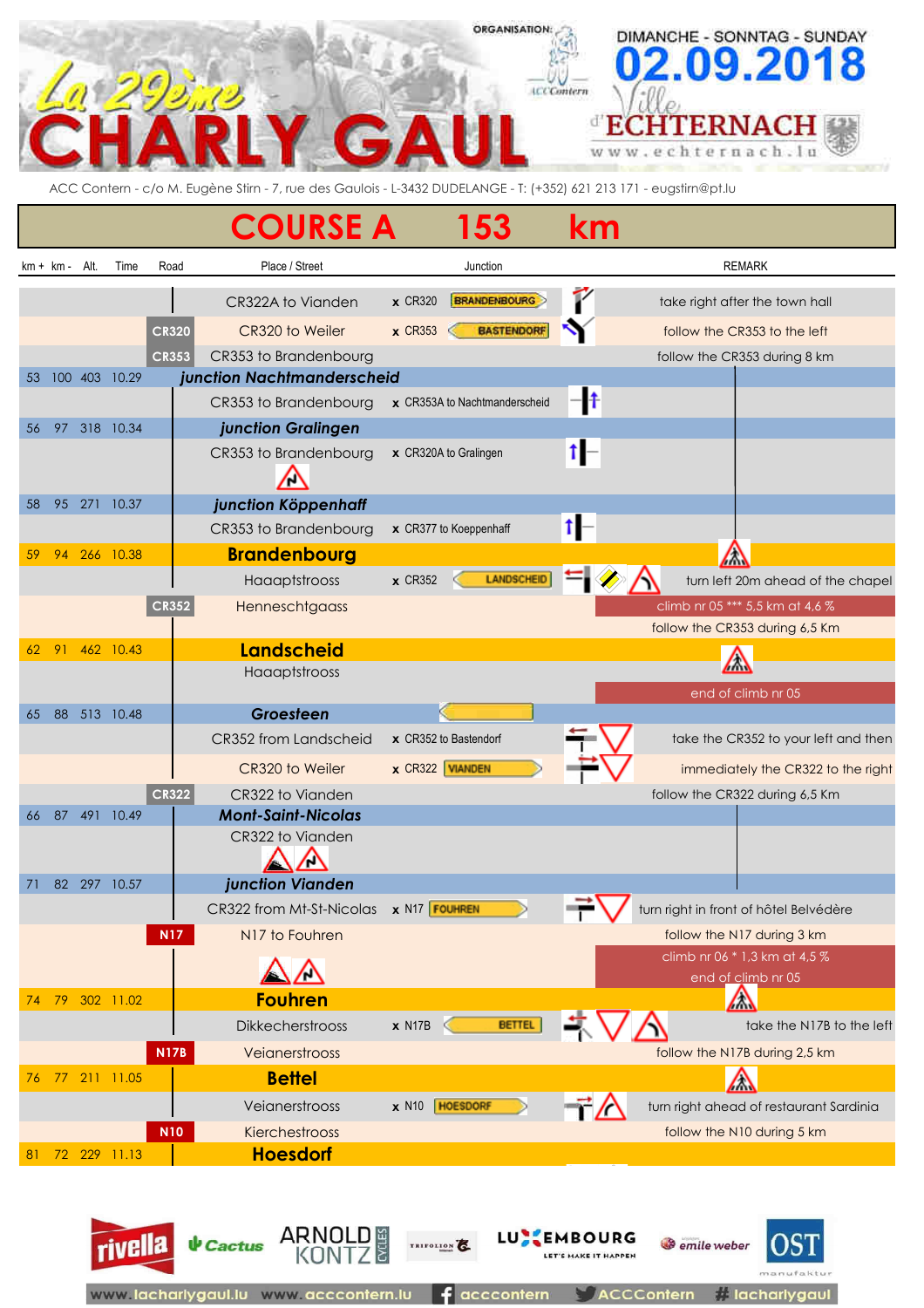# **ORGANISATION:** DIMANCHE - SONNTAG - SUNDAY  $.09.201$ **ICCContern** ECHTERNA chternac ACC Contern - c/o M. Eugène Stirn - 7, rue des Gaulois - L-3432 DUDELANGE - T: (+352) 621 213 171 - eugstirn@pt.lu **COURSE A 153 km** km + km - Alt. Time Road Place / Street Junction Junction REMARK N10 to Reisdorf **x** PC3 3 Frontières **that is a start of the Second Starts of the road starts to climb PC3** cycling track 3 Frontières **follow** the cycling track during 2 km ハ 83 70 179 11.16 *junction Wallendorf* PC3 from Hoesdorf **x** CR358 **REISDORF x x REISDORF x x x REISDORF x x x REISDORF x x x REISDORF x x x R CR358** CR358 to Reisdorf *CR358* to Reisdorf **follow the CR358 during 2 km** 85 68 181 11.19 **Reisdorf** Λ **rue de l'Our x** N10 to Diekirch **LETERON CONSECTED** turn to your right ahead of the bridge **N10** route de la Sûre **x** N10 to Hoesdorf **follow** the N10 and the N19 during 2 Km **N19** 87 66 186 11.23 **Moestroff** Λ route de la Sûre x CR357C **x** CR357C **turn left before the Chinese restaurant CR357C** rue de la Gare **x** road to Bettendorf turn left after crossing the bridge turn to your right 50 meters later climb nr 07 \*\* 2,1 km at 6,1 % **x** Im Wohlweg **take left before exiting the village** Im Wohlweg **x** road to Hierzenhaff take the climb to your right 100 m later road to Hierzenhaff follow the road to Hierzenhaff follow the road to Hierzenhaff 89 64 308 11.26 *Hierzenhaff* road from Moestroff **x** CR358 **REISDORF CONSTRAINING CONSTRAINING CONSTRAINING CONSTRAINING CONSTRAINING CONSTRAINING CONSTRAINING CONSTRAINING CONSTRAINING CONSTRAINING CONSTRAINING CONSTRAINING CONSTRAINING CONSTRAININ road to Keiwelbach end of climb nr 07** and of climb nr 07 ⁄\ follow the road straight on during 1,5 km 91 62 230 11.29 *Keiwelbach* road from Hierzenhaff **x** CR358 to Ermsdorf **A A T** turn right at the end of the downhill **CR358** CR358 to Ermsdorf **CR358** to Ermsdorf **follow the CR358 during 3 km** 92 61 240 11.31 *Reisermillen*  $\uparrow$ CR358 to Ermsdorf **x** CR356B to Folkendange 93 60 243 11.32 *Neimillen* CR358 to Ermsdorf 94 59 250 11.34 **Ermsdorf** Λ Reisduerferstrooss x CR356 **CHRISTNACH** WAS turn left 75 m ahead of the church **CR356** Suevelbuererstrooss climb nr 08 \*\*\* 2,6 km at 6,5 %

follow the CR356 during 4 km 97 56 420 11.38 *Grevenhaff*

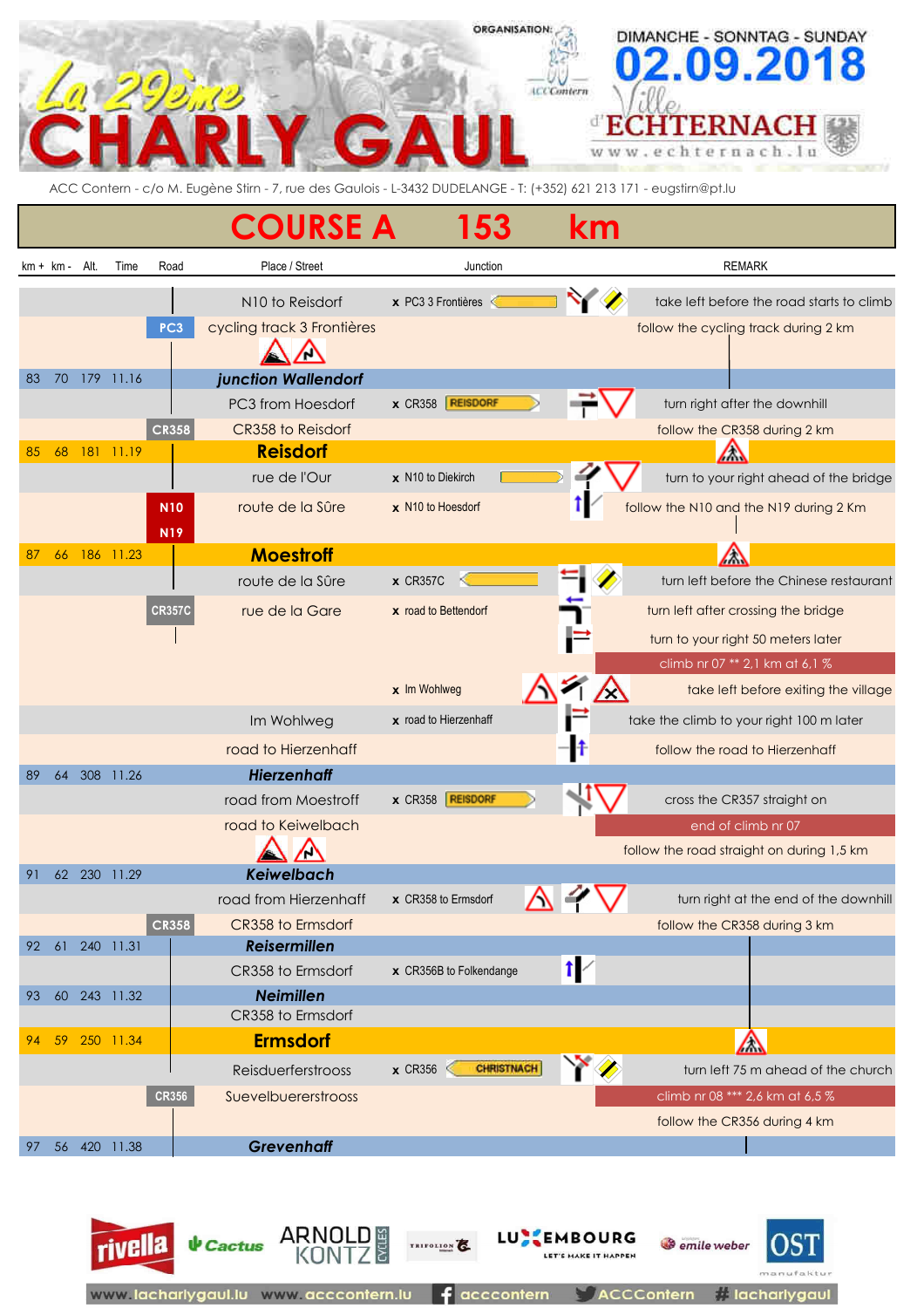## ORGANISATION DIMANCHE - SONNTAG - SUNDAY **ICCContern** ď ECHTERN nach.lu ht e r W W

ACC Contern - c/o M. Eugène Stirn - 7, rue des Gaulois - L-3432 DUDELANGE - T: (+352) 621 213 171 - eugstirn@pt.lu

|            |             |      |                  |              | <b>COURSE A</b>                            | 153                                |                       | km                                           |                                               |
|------------|-------------|------|------------------|--------------|--------------------------------------------|------------------------------------|-----------------------|----------------------------------------------|-----------------------------------------------|
|            | $km + km -$ | Alt. | Time             | Road         | Place / Street                             | Junction                           |                       |                                              | <b>REMARK</b>                                 |
| 98         | 55          |      | 365 11.40        |              | CR356 to Christnach<br>Savelborn           |                                    |                       |                                              | end of climb nr 08                            |
|            |             |      |                  |              | CR356 to Christnach                        | <b>x</b> CR358<br><b>MEDERNACH</b> | Ē                     |                                              | turn right at the beginning of the village    |
|            |             |      | 100 53 366 11.43 | <b>CR358</b> | CR358 to Medernach<br>junction Medernach   |                                    |                       |                                              | follow the CR358 during 1,8 km                |
|            |             |      |                  |              | CR358 from Savelborn                       | $x$ road to                        | <b>GILLENSHAFF</b>    |                                              | turn left after 700 meters of downhill        |
|            |             |      |                  |              |                                            |                                    |                       |                                              |                                               |
| 101        |             |      | 52 399 11.45     |              | road to Gillenshaff<br><b>Gillenshaff</b>  |                                    |                       |                                              | follow the road for 600 m                     |
|            |             |      |                  |              | road from Merdernach                       | x road to <b>KITZEBUR</b>          |                       |                                              | turn right at the top of the small climb      |
|            |             |      |                  |              |                                            |                                    |                       |                                              |                                               |
|            | $102 - 51$  |      | 394 11.46        |              | road to Kitzebur<br><b>Watschenterhaff</b> |                                    |                       |                                              | follow the road during 2,5 km                 |
|            |             |      |                  |              | road to Kitzebur                           |                                    |                       |                                              |                                               |
| 103        |             |      | 50 335 11.48     |              | <b>Kitzebur</b>                            |                                    |                       |                                              |                                               |
|            |             |      |                  |              | road from Gillenshaff                      | x CR118 to Christnach              |                       |                                              | turn left into the CR118 400 m after the farm |
|            |             |      |                  | <b>CR118</b> | CR118 to Christnach                        |                                    |                       |                                              | follow the CR118 during 8 km                  |
| 105        | 48          | 309  | 11.51            |              | <b>Christnach</b>                          |                                    |                       |                                              | △                                             |
|            |             |      |                  |              | Fielserstrooss                             | x CR128 to Heffingen               |                       |                                              |                                               |
|            |             |      |                  |              | Moellerdallerstrooss                       | x Schoulstrooss                    |                       |                                              |                                               |
| 107        |             |      | 46 240 11.54     |              | <b>Breidweiler-pont</b>                    |                                    |                       |                                              |                                               |
|            |             |      |                  |              | CR118 from Christnach                      | x CR121 to Mullerthal              | -11                   |                                              | climb nr 09 ** 6 km at 2,4 %                  |
|            |             |      |                  |              |                                            | x CR365 to Breidweiler             |                       |                                              |                                               |
| $110^{-1}$ | 43          |      | 280 11.59        |              | Konstreffermillen                          |                                    |                       |                                              |                                               |
|            |             |      |                  |              | CR118 from Christnach                      | x CR358 to Ermsdorf                | 11                    |                                              |                                               |
|            |             |      |                  |              | CR118 to Consdorf                          |                                    |                       |                                              |                                               |
|            | $112$ 41    |      | 328 12.02        |              | <b>Consdorf</b>                            |                                    |                       |                                              | △<br><b>Anny</b>                              |
|            |             |      |                  |              | rue de Mullerthal                          | x route de <b>LUXEMBOURG</b>       |                       |                                              | turn right after the traffic lights           |
|            |             |      |                  |              | rue de Luxembourg                          | $\times$ CR137 rue Hiicht          |                       |                                              | follow the CR137 straight on                  |
|            |             |      |                  | <b>CR137</b> |                                            |                                    |                       |                                              | follow the CR137 during 4 km                  |
|            |             |      |                  |              |                                            |                                    |                       |                                              | end of climb nr 09                            |
|            | 114 39      |      | 386 12.05        |              | junction Altrier                           |                                    |                       |                                              |                                               |
|            |             |      |                  |              | CR137 to Bech                              | x N11 to Luxembourg                | 等                     |                                              |                                               |
|            | 116 37      |      | 297 12.08        |              | <b>Bech</b>                                |                                    |                       |                                              | $\sqrt{}$                                     |
|            |             |      |                  |              | Konsdrefferstrooss                         | x CR132 BERBOURG                   |                       |                                              | turn right in front of the church             |
|            |             |      |                  | <b>CR132</b> | <b>Béiwerwiss</b>                          |                                    |                       |                                              | follow the CR132 during 600m                  |
|            |             |      | 117 36 300 12.10 |              | junction Brouch                            |                                    |                       |                                              |                                               |
|            |             |      | <b>rivella</b>   |              | ARNO<br>$\psi$ Cactus                      | TRIFOLION                          | LU.<br><b>EMBOURG</b> | <b>S</b> emile weber<br>LET'S MAKE IT HAPPEN |                                               |

 $f$  acccontern

**// lacharlygaul** 

**ACCContern** 

www.lacharlygaul.lu www.acccontern.lu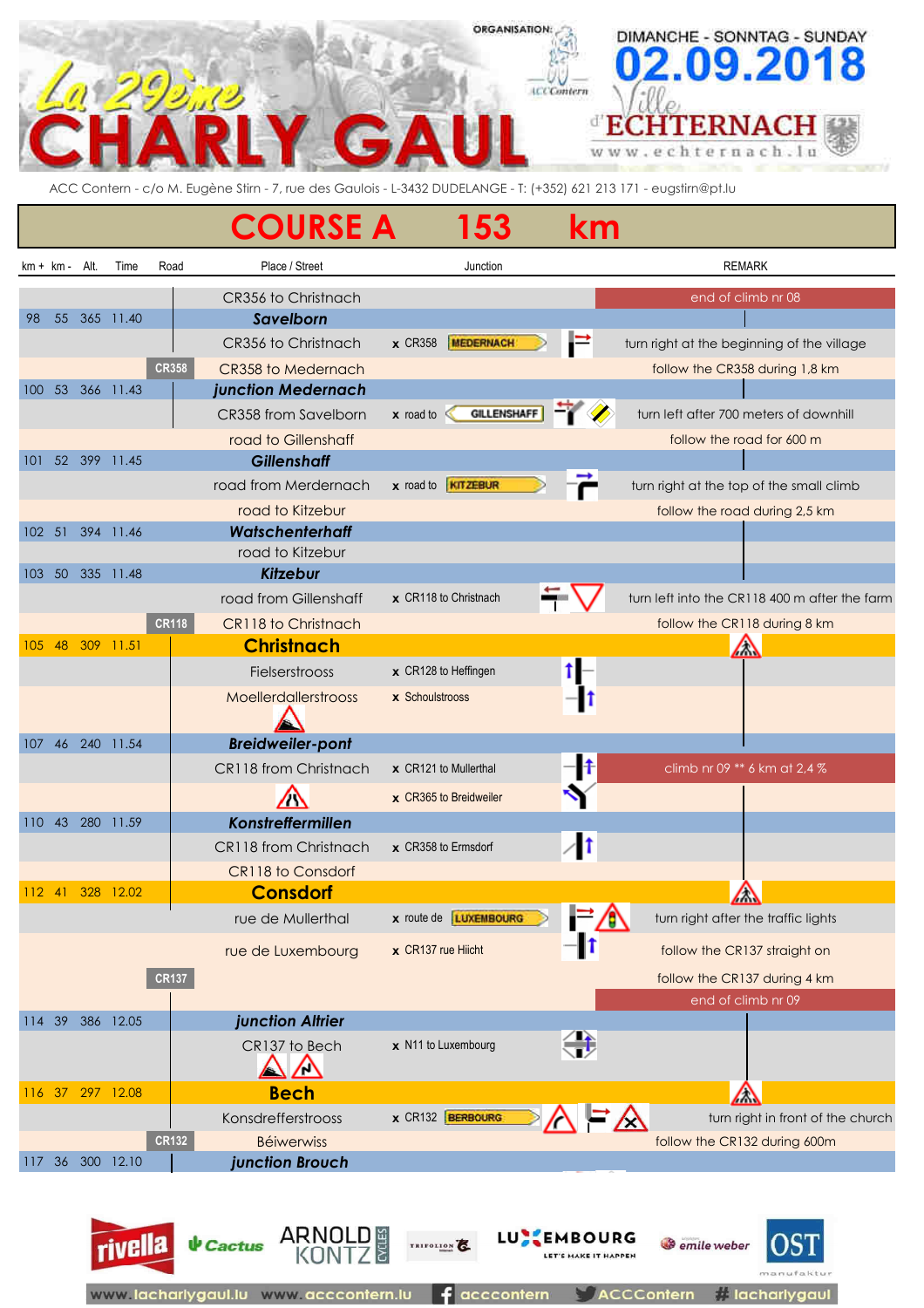## **ORGANISATION:** DIMANCHE - SONNTAG - SUNDAY **ICCContern** ď **TERN** Е ach.lu W W  $\alpha$ ACC Contern - c/o M. Eugène Stirn - 7, rue des Gaulois - L-3432 DUDELANGE - T: (+352) 621 213 171 - eugstirn@pt.lu

|             |   |            |                  | <b>COURSE A</b>                            | 53                                  | km                                        |                                                                         |
|-------------|---|------------|------------------|--------------------------------------------|-------------------------------------|-------------------------------------------|-------------------------------------------------------------------------|
| $km + km -$ |   | Alt.       | Road<br>Time     | Place / Street                             | Junction                            |                                           | <b>REMARK</b>                                                           |
|             |   |            | <b>CR137</b>     | CR132 from Bech<br>CR137 to Berbourg       | <b>BERBOURG</b><br>$x$ CR137        |                                           | take left after having left the village<br>follow the CR137 during 2 km |
| 119         |   |            | 34 273 12.13     | <b>Berbourg</b><br>An der Gruecht          | $x$ Brucherstrooss                  |                                           | △                                                                       |
|             |   |            |                  |                                            | <b>MANTERNACH</b><br>$\times$ CR137 |                                           | turn right after the narrow turns                                       |
|             |   |            |                  | <b>CR137 Schoulstrooss</b>                 | x CR135a to Wecker                  |                                           | follow the CR132 during 4 km                                            |
|             |   |            |                  |                                            | x CR135 Neie Wee                    |                                           |                                                                         |
|             |   | 123 30 221 | 12.19            | junction Manternach                        |                                     |                                           |                                                                         |
|             |   |            |                  | CR137 from Berbourg                        | LELLIG<br>$\times$ CR139            |                                           | take left into the CR138                                                |
|             |   |            | <b>CR139</b>     | CR139 to Lellig                            |                                     |                                           | climb nr 10 * 3,0 km at 2,9 %<br>follow the CR139 during 2 km           |
| 124 29      |   |            | 265 12.21        | <b>Lellig</b>                              |                                     |                                           | ΛW                                                                      |
|             |   |            |                  | <b>Duerfstrooss</b>                        | x to Bocksbierg                     |                                           | turn right at the end of the village                                    |
|             |   |            |                  | road to Bocksbierg                         |                                     |                                           | follow the road during 500 m                                            |
|             |   |            |                  |                                            | $x$ small road                      |                                           | turn right after the downhill                                           |
|             |   |            |                  |                                            |                                     |                                           | continue on the small raod during 2,5 km                                |
|             |   |            |                  |                                            | $x$ small road                      |                                           | end of climb nr 10                                                      |
|             |   |            | 128 25 256 12.27 | junction Bocksbierg<br>road from Lellig    | x CR141 to Mompach                  |                                           | turn left after the electric station                                    |
|             |   |            | <b>CR141</b>     | CR141 to Mompach                           |                                     |                                           | follow the CR141 during 8 km                                            |
|             |   |            |                  |                                            |                                     |                                           | climb nr 11 ** 4,0 km at 3,4 %                                          |
|             |   |            | 131 22 325 12.32 | junction Givenich                          |                                     |                                           |                                                                         |
|             |   |            |                  | CR141 to Mompach                           | x CR135 to Givenich                 |                                           |                                                                         |
| 132 21      |   |            | 318 12.34        | <b>Mompach</b>                             |                                     |                                           | $\sqrt{}$                                                               |
|             |   |            |                  | <b>lewescht Strooss</b>                    | $\times$ CR135 to Herborn           |                                           |                                                                         |
|             |   |            |                  |                                            | $\times$ CR141C to Boursdorf        |                                           |                                                                         |
| 134         |   |            | 19 376 12.37     | <b>Pafebierg</b>                           |                                     |                                           |                                                                         |
|             |   |            |                  | CR141 from Mompach                         | x CR370 to Herborn                  | $t - t$                                   | end of climb nr 11                                                      |
| 136         |   |            | 17 337 12.40     | junction Osweiler                          | <b>x</b> CR370                      |                                           |                                                                         |
|             |   |            | <b>CR370</b>     | CR141 to Echternach<br>CR370 to Dickweiler | <b>DICKWEILER</b>                   |                                           | take the CR370 to the right<br>follow the CR370 during 1,5 km           |
|             |   |            |                  | <u>/ \</u>                                 |                                     |                                           |                                                                         |
|             |   |            | 137 16 295 12.42 | <b>Dickweiler</b>                          |                                     |                                           | ╱╲                                                                      |
|             |   |            |                  | rue Principale                             | GIRST<br><b>x</b> CR370             |                                           | turn right at the exit of the village                                   |
|             |   |            |                  | CR370 to Girst                             |                                     |                                           | follow the CR370 during 1,5 km                                          |
| 139         | 4 |            | 276 12.45        | junction Girsterklaus                      |                                     |                                           |                                                                         |
|             |   |            | rivella          | <b>V</b> Cactus ARNOLD                     | TRIFOLION                           | <b>LUCEMBOURG</b><br>LET'S MAKE IT HAPPEN | JS.<br>emile weber                                                      |

www.acccontern.lu

www.lacharlygau

ontern

**i** lacharlygaul

acccontern